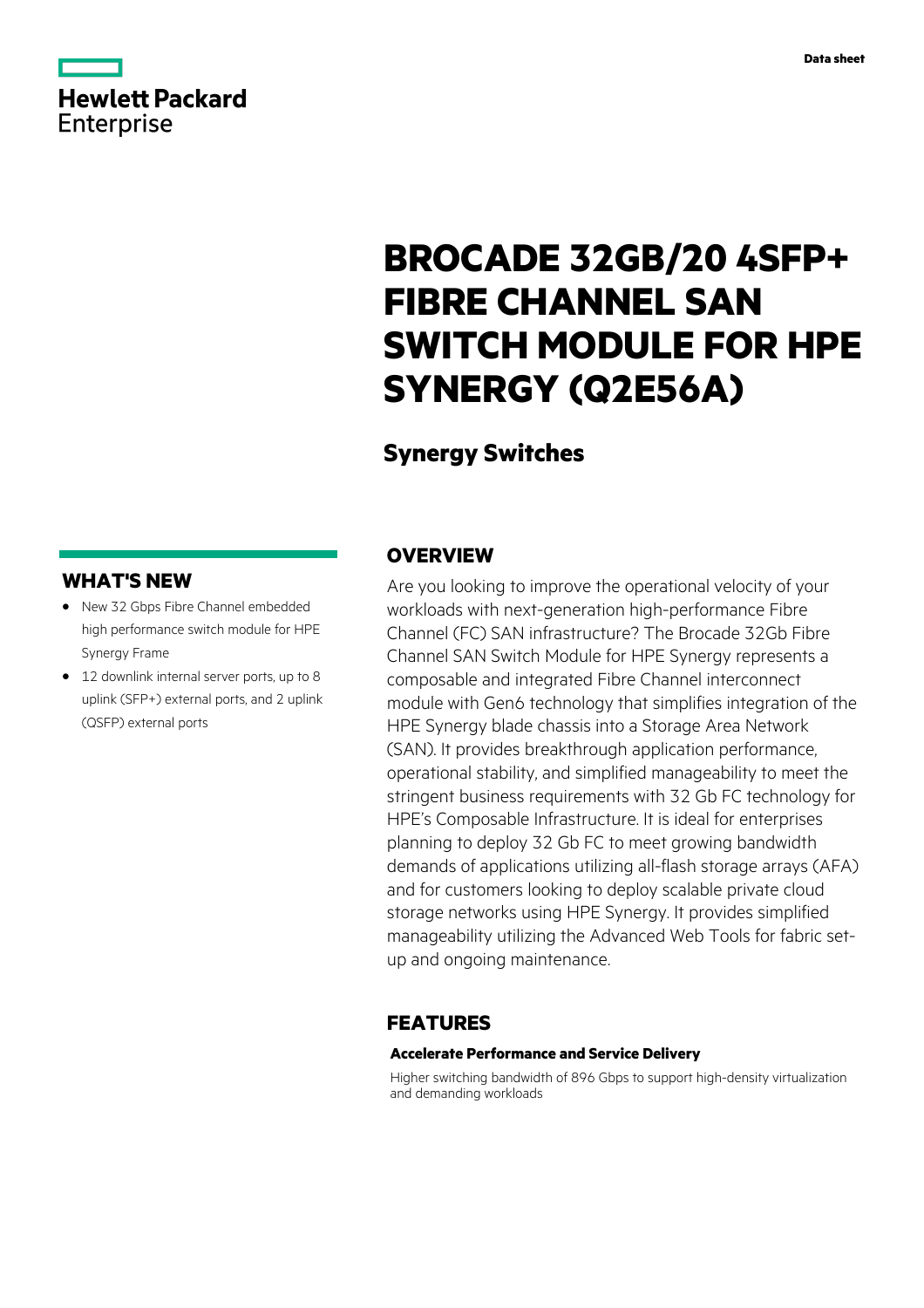Increased maximum throughput of 512Gbps to support stringent service-level agreements (SLAs)

Better application performance with lower latency (<=900 ns) and error-free switching with Forward Error Correction (FEC)

#### **Integrated Manageability**

Utilizes Advanced Web Tools to simplify fabric set-up and ongoing maintenance for new SAN administrators

Integrates with HPE OneView and HPE Power Pack+ Software for monitoring, diagnostics, and analytics

Detect degraded storage IO performance with automatic IOPS monitoring and integrated device latency using IO Insight Software

Monitors VM performance seamlessly throughout a storage fabric with standards-based, end-to-end VM tagging

#### **Operational Efficiency and Flexibility**

Consolidated zero-footprint design to lower cost through shared power and cooling, fewer cables and SFPs, and reduced space

Available in 12-port and 8-port base Ports-on-Demand (PoD) scalability to support operating requirements

Both internal and external facing ports auto-sense lower bandwidth components for flexibility and investment protection (16 Gb or 32 Gb)

# **Technical specifications Brocade 32Gb/20 4SFP+ Fibre Channel SAN Switch Module for HPE Synergy**

| <b>Product Number</b>     | Q2F56A                                                                                                                                        |
|---------------------------|-----------------------------------------------------------------------------------------------------------------------------------------------|
| <b>Protocol supported</b> | Fibre Channel                                                                                                                                 |
| Warranty                  | (3-3-3) Hardware Warranty - Three-year on-site warranty, normal business hours, next business day<br>response, and installation not included. |